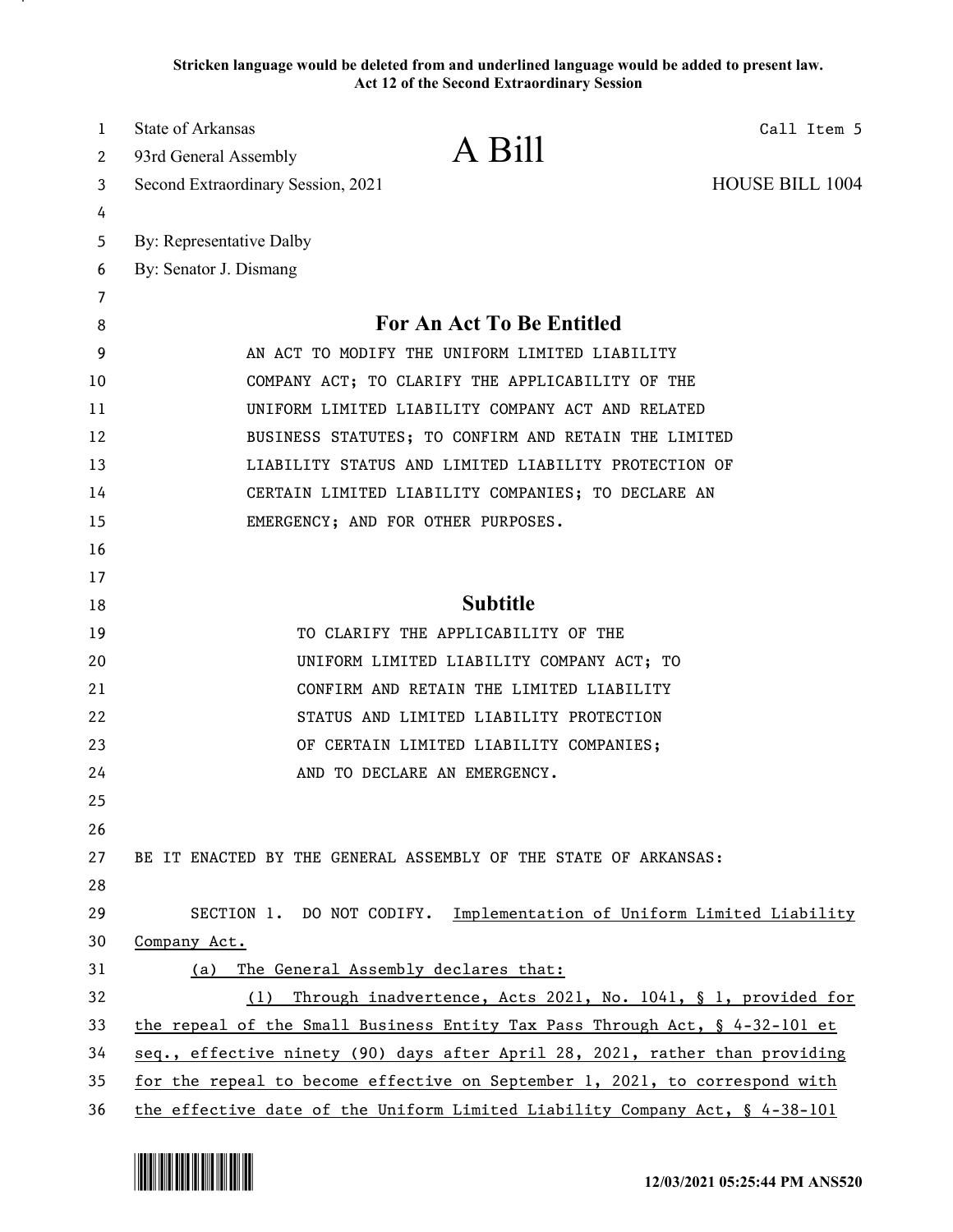| 1  | et seq., enacted by Acts 2021, No. 1041, § 26, and the transition provisions        |
|----|-------------------------------------------------------------------------------------|
| 2  | provided therein;                                                                   |
| 3  | (2) It is the intent of this act to:                                                |
| 4  | (A) Treat the repeal of the Small Business Entity Tax Pass                          |
| 5  | Through Act, $\S$ 4-32-101 et seq., and all references contained in Acts 2021,      |
| 6  | No. 1041, to the Small Business Entity Tax Pass Through Act, § 4-32-101 et          |
| 7  | seq., by Acts 2021, No. 1041, as effective on September 1, 2021;                    |
| 8  | (B) Provide for all purposes, including without limitation                          |
| 9  | upon the books and records of the Secretary of State, the continued existence       |
| 10 | of all limited liability companies formed or registered to do business under        |
| 11 | the Small Business Entity Tax Pass Through Act, $\frac{6}{5}$ 4-32-101 et seq., and |
| 12 | continuing to operate thereunder but for the repeal of the Small Business           |
| 13 | Entity Tax Pass Through Act, $\S$ 4-32-101 et seq., by Acts 2021, No. 1041, $\S$ 1, |
| 14 | until September 1, 2021, at which time all such limited liability companies         |
| 15 | will begin operating under the Uniform Limited Liability Company Act, $\S$ 4-38-    |
| 16 | 101 et seq., except as otherwise provided by law;                                   |
| 17 | (C) Ratify all actions taken by a limited liability                                 |
| 18 | company that occurred after July 27, 2021, and before September 1, 2021, that       |
| 19 | would have been authorized or required under the Small Business Entity Tax          |
| 20 | Pass Through Act, § 4-32-101 et seq., but for its repeal by Acts 2021, No.          |
| 21 | 1041, § 1; and                                                                      |
| 22 | Require the Secretary of State to continue the<br>(D)                               |
| 23 | registration and other filings of all limited liability companies formed or         |
| 24 | registered to do business and operating under the Small Business Entity Tax         |
| 25 | Pass Through Act, $\S$ 4-32-101 et seq., that were not voluntarily or               |
| 26 | involuntarily dissolved before September 1, 2021, with no change in status          |
| 27 | except as provided by the Uniform Limited Liability Company Act, $\S$ 4-38-101      |
| 28 | et seq., enacted by Acts 2021, No. 1041, § 26, or other applicable law;             |
| 29 | (3) A limited liability company formed or registered to do                          |
| 30 | business before September 1, 2021, and not dissolved or terminated retains          |
| 31 | its status as a limited liability company without interruption until                |
| 32 | otherwise dissolved or terminated; and                                              |
| 33 | (4) Section 4-38-110 applies to a limited liability company                         |
| 34 | formed or registered to do business before September 1, 2021, notwithstanding       |
| 35 | the repeal of the Small Business Entity Tax Pass Through Act, § 4-32-101 et         |
| 36 | seq., by Acts 2021, No. 1041, § 1.                                                  |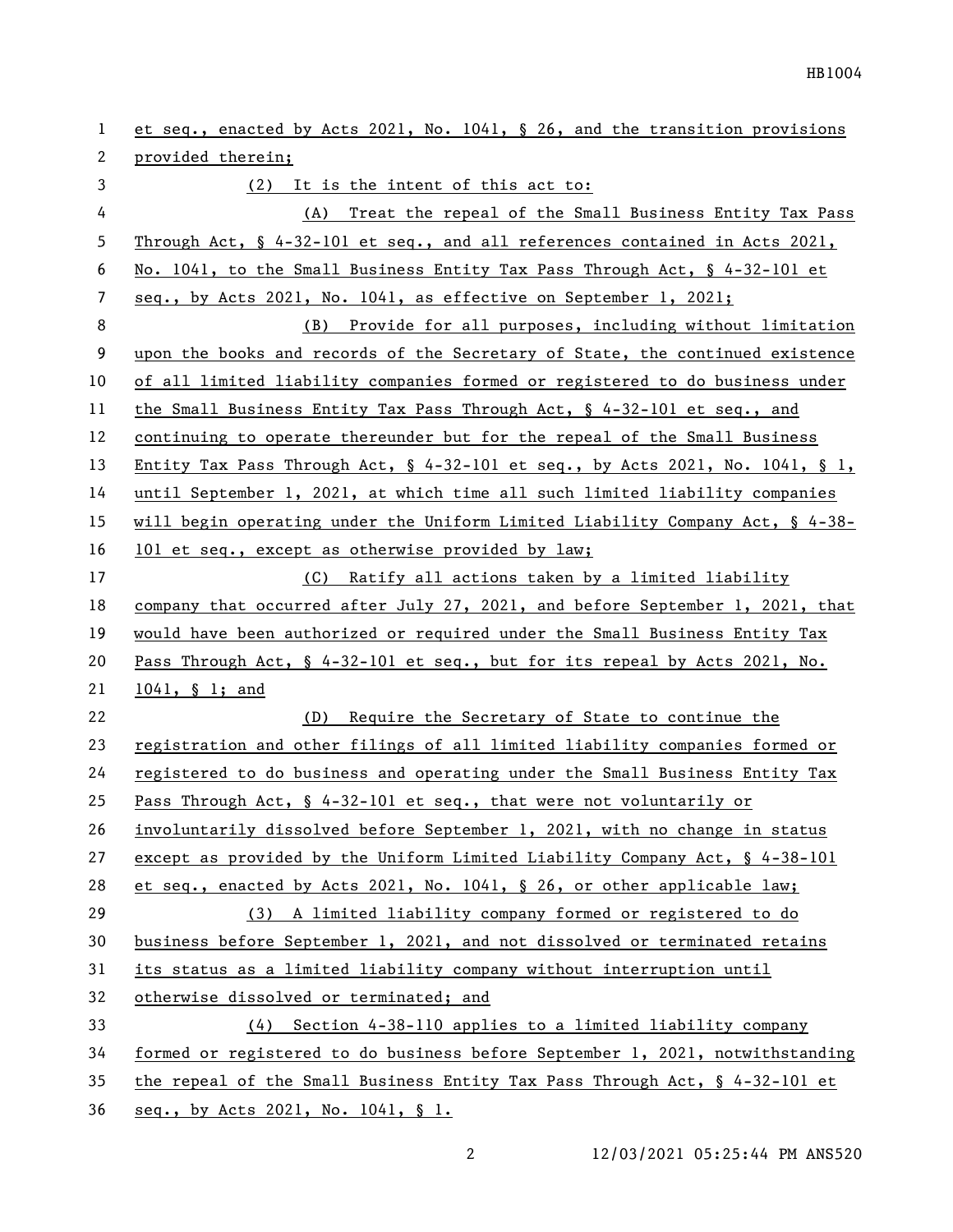| 1  | The General Assembly ratifies, validates, confirms, approves, and<br>(b)        |
|----|---------------------------------------------------------------------------------|
| 2  | cures the following that occurred after July 27, 2021, and before September     |
| 3  | 1, 2021:                                                                        |
| 4  | Any act by a limited liability company that would have been<br>(1)              |
| 5  | authorized or required under the Small Business Entity Tax Pass Through Act,    |
| 6  | $\S$ 4-32-101 et seq., but for its repeal by Acts 2021, No. 1041, $\S$ 1; and   |
| 7  | (2) In reference to a limited liability company, any action of a                |
| 8  | public or private individual or entity that would have been valid under the     |
| 9  | Small Business Entity Tax Pass Through Act, $\S$ 4-32-101 et seq., but for its  |
| 10 | repeal by Acts 2021, No. 1041, § 1.                                             |
| 11 | (c) The General Assembly recognizes the validity, notwithstanding the           |
| 12 | repeal of the Small Business Entity Tax Pass Through Act, § 4-32-101 et seq.,   |
| 13 | by Acts 2021, No. 1041, $\S$ 1, of the following actions that may have occurred |
| 14 | after July 27, 2021, and before September 1, 2021, by a limited liability       |
| 15 | company if the actions are otherwise valid:                                     |
| 16 | (1) Issuance of any bonds, notes, warrants, certificates, or                    |
| 17 | other evidences of indebtedness;                                                |
| 18 | (2) Any action regarding a title to property;                                   |
| 19 | Any cause of action or other legal claim or right arising<br>(3)                |
| 20 | from an action taken or a failure to act;                                       |
| 21 | Creation and approval of any contracts, agreements,<br>(4)                      |
| 22 | licenses, or other documents; and                                               |
| 23 | (5) Any transaction or other act entered into or performed by a                 |
| 24 | limited liability company that would have been authorized or permitted under    |
| 25 | the Small Business Entity Tax Pass Through Act, § 4-32-101 et seq., but for     |
| 26 | its repeal by Acts 2021, No. $1041$ , § 1.                                      |
| 27 | The act or acts of a member or manager of a limited liability<br>(d)            |
| 28 | company that would have been protected against personal liability under the     |
| 29 | Small Business Entity Tax Pass Through Act, $\S$ 4-32-101 et seq., but for its  |
| 30 | repeal by Acts 2021, No. 1041, $\S$ 1, shall be protected against personal      |
| 31 | liability to the same extent as provided by the Small Business Entity Tax       |
| 32 | Pass Through Act, § 4-32-101 et seq., had it not been repealed by Acts 2021,    |
| 33 | No. $1041, \S 1.$                                                               |
| 34 | (e) The General Assembly declares that a limited liability company              |
| 35 | formed or registered to do business before September 1, 2021, and otherwise     |
| 36 | in compliance with the Small Business Entity Tax Pass Through Act, § 4-32-101   |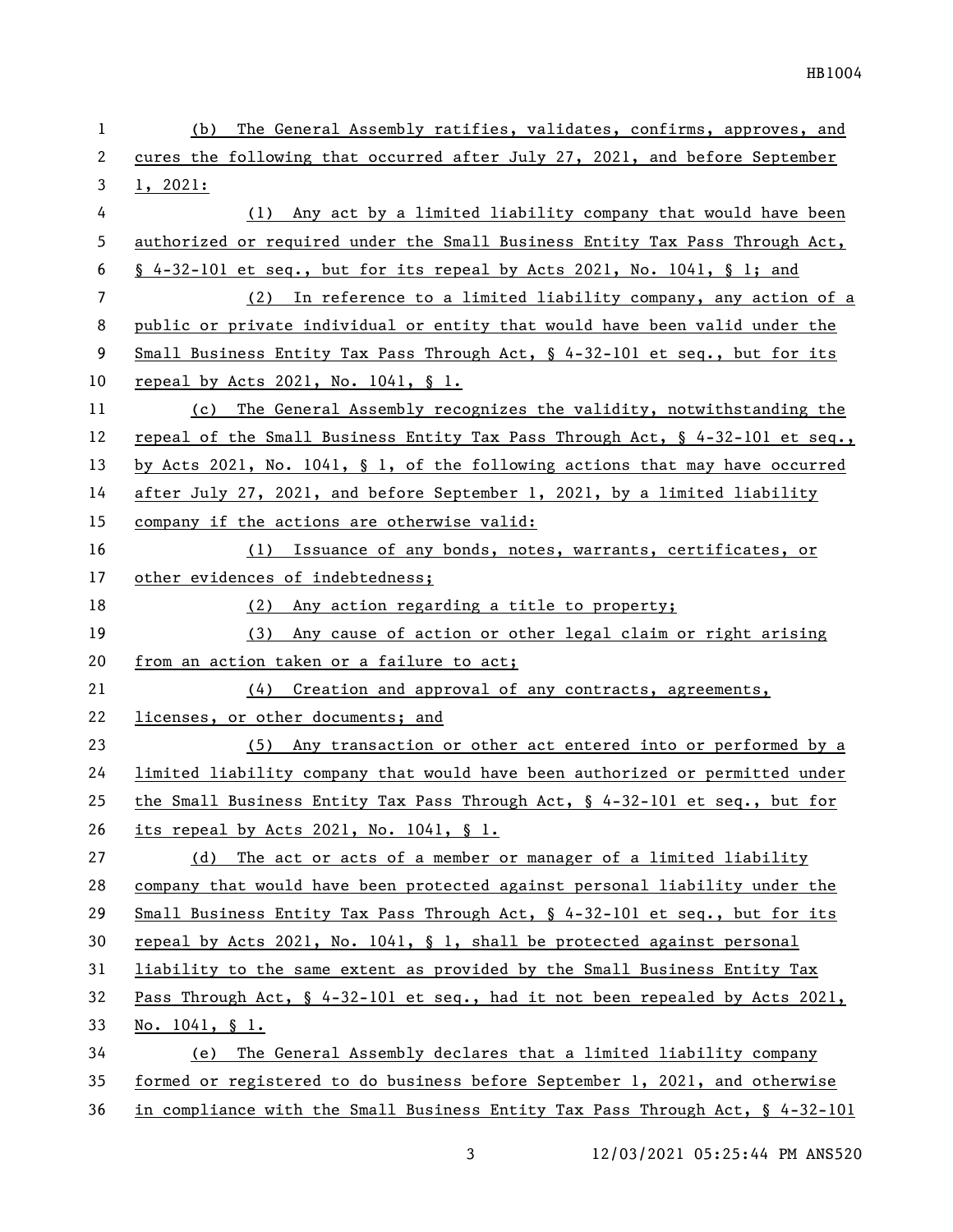```
1 et seq., on September 1, 2021, but for its repeal by Acts 2021, No. 1041, § 
 2 1, retains its status as a limited liability company without interruption 
3 until otherwise dissolved or terminated.
 4 (f)(1) This act is not intended to destroy or otherwise disturb any 
5 vested rights.
6 (2) If a right is found by a court to be a vested right, the 
7 court shall uphold the vested right.
8
9 SECTION 2. Arkansas Code § 4-38-110 is amended to read as follows:
10 4-38-110. Application to existing relationships.
11 (a) Before September 1, 2021, this This chapter governs only:
12 (1) a limited liability company formed or registered to do 
13 business on or after September 1, 2021; and
14 (2) except as otherwise provided in subsection (e), a limited
15 liability company formed or registered to do business before September 1, 
16 2021, which elects, in the manner provided in its operating agreement or by
17 operation of law for amending the operating agreement, to be subject to this
18 ehapter.
19 (b) Except as otherwise provided in subsection (c), on and after 
20 September 1, 2021, this chapter governs all limited liability companies.
21 (c) For purposes of applying this chapter to a limited liability 
22 company formed or registered to do business before September 1, 2021:
23 (1) the company's articles of organization are deemed to be the 
24 company's certificate of organization; and
25 (2) for purposes of applying § 4-38-102(10) and subject to § 4-
26 38-107(d), language in the company's articles of organization designating the 
27 company's management structure operates as if that language were in the 
28 operating agreement.
29
30 SECTION 3. Arkansas Code Title 4, Chapter 38, Subchapter 12, is 
31 amended to read as follows:
32 Subchapter 12 — Medical or Dental Limited Liability Company Professional 
33 Limited Liability Companies
34
35 4-38-1201. Applicability — Definition.
36 (a) As used in this subchapter, "professional service" means a service
```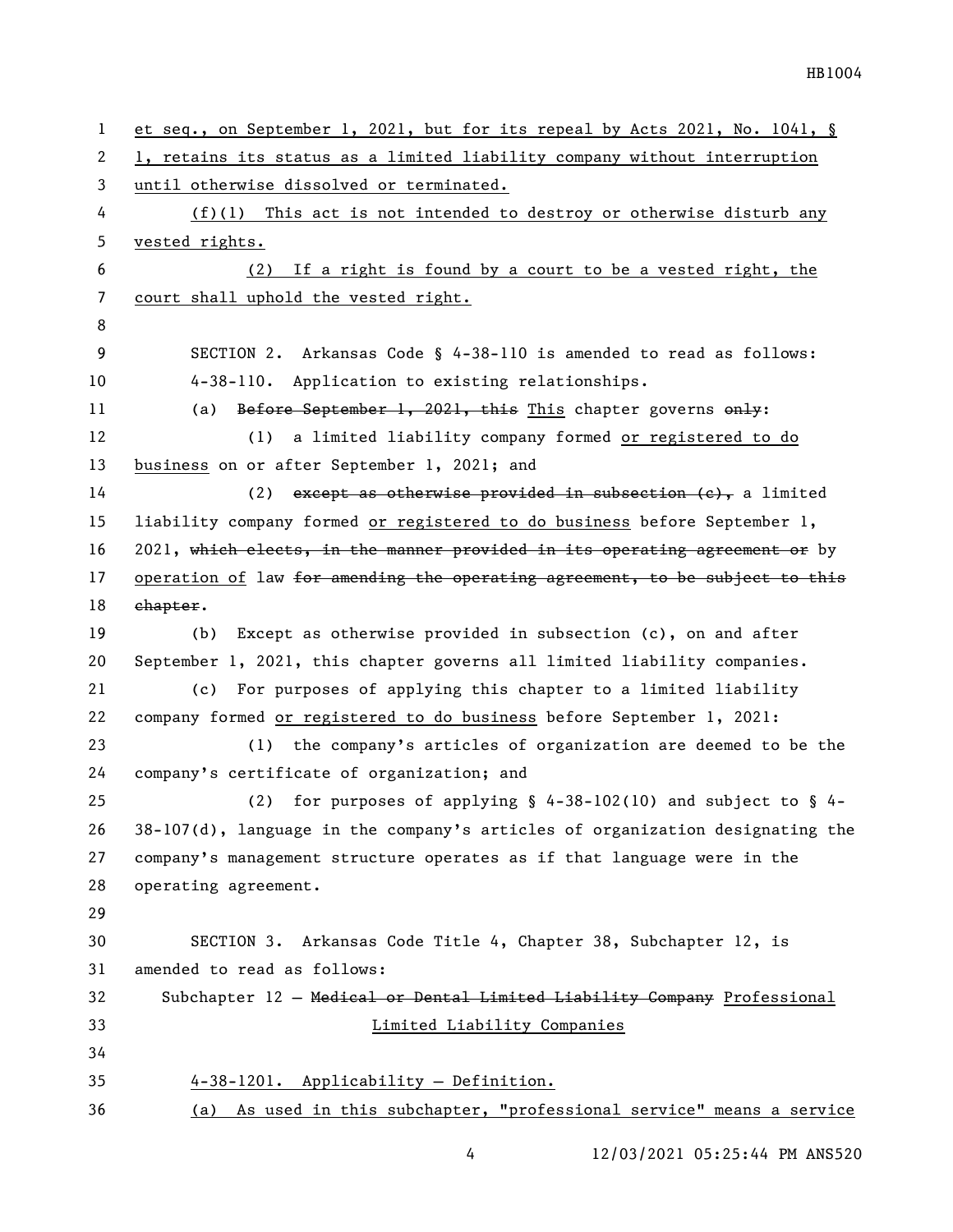| $\mathbf{1}$ | that may be legally performed under a license or other legally mandated       |
|--------------|-------------------------------------------------------------------------------|
| $\mathbf{2}$ | personal authorization, including without limitation services rendered by     |
| 3            | certified public accountants, architects, engineers, dentists, physicians,    |
| 4            | and attorneys at law.                                                         |
| 5            | This subchapter applies only to a limited liability company that<br>(b)       |
| 6            | provides a professional service.                                              |
| 7            |                                                                               |
| 8            | 4-38-1201. 4-38-1202. Certification of registration.                          |
| 9            | (a) A limited liability company formed under this chapter and that            |
| 10           | will engage in the practice of medicine must obtain a certificate of          |
| 11           | registration from the Arkansas State Medical Board and must comply with the   |
| 12           | statutes of the Medical Corporation Act, $\frac{6}{5}$ 4-29-301 et seq.       |
| 13           | (b) A limited liability company formed under this chapter and that            |
| 14           | will engage in the practice of dentistry must obtain a certificate of         |
| 15           | registration and comply with the statutes in the Dental Corporation Act, § 4- |
| 16           | 29-401 et seq.                                                                |
| 17           | (c)(1) An applicant seeking to register a limited liability company           |
| 18           | under this chapter shall obtain the necessary authorization required by its   |
| 19           | licensing authority to:                                                       |
| 20           | (A) register as a professional limited liability company                      |
| 21           | under this chapter; and                                                       |
| 22           | use the name proposed by the applicant for<br>(B)                             |
| 23           | registration with the Secretary of State.                                     |
| 24           | The Secretary of State may require satisfactory proof of<br>(2)               |
| 25           | compliance with this section before registration.                             |
| 26           |                                                                               |
| 27           | 4-38-1202 4-38-1203. Name - Medical or dental Professional limited            |
| 28           | liability company.                                                            |
| 29           | The name of a limited liability company which performs a<br>(a)               |
| 30           | professional service shall contain the words "Professional Limited Liability  |
| 31           | Company" or "Professional Limited Company" or the abbreviations "P.L.L.C.",   |
| 32           | "P.L.C.", "PLLC", "PLC", and the words "Limited" and "Company" may be         |
| 33           | abbreviated as "Ltd." or "Co." and may not contain the name of any person who |
| 34           | is not a member, except that the name of a former member or member of a       |
| 35           | predecessor organization may continue to be included in the name.             |
| 36           | (b) A limited liability company formed under this chapter, including          |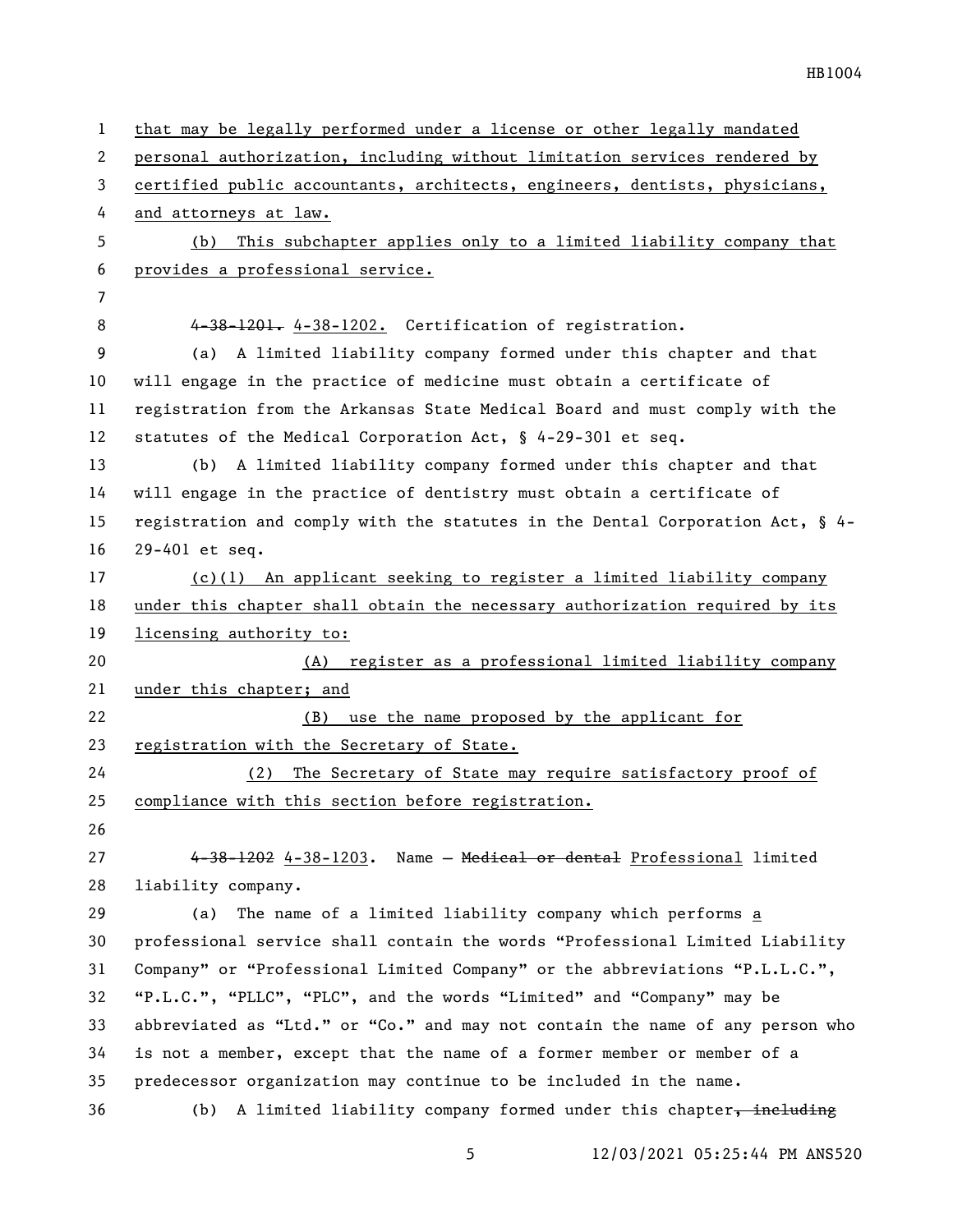| 1  | medical, dental, and professional companies, shall have only one corporate    |
|----|-------------------------------------------------------------------------------|
| 2  | suffix, as allowed by subsection (a).                                         |
| 3  |                                                                               |
| 4  | SECTION 4. DO NOT CODIFY. (a) A limited liability company that                |
| 5  | registered, filed, or took any action, including without limitation payment   |
| 6  | for an action or service, with the office of the Secretary of State after     |
| 7  | July 27, 2021, and before September 1, 2021, is not required to reregister,   |
| 8  | refile, or make further payment for the same action or service.               |
| 9  | The Secretary of State shall continue the registration and other<br>(b)       |
| 10 | filings of all limited liability companies formed or registered to do         |
| 11 | business and existing under the Small Business Entity Tax Pass Through Act, § |
| 12 | 4-32-101 et seq., that were not voluntarily or involuntarily dissolved before |
| 13 | September 1, 2021, with no change in status except as provided by the Uniform |
| 14 | Limited Liability Company Act, § 4-38-101 et seq., enacted by Acts 2021, No.  |
| 15 | 1041, § 26, or other applicable law.                                          |
| 16 |                                                                               |
| 17 | SECTION 5. DO NOT CODIFY. Additional savings provisions.                      |
| 18 | It is the intent of this section to:<br>(a)                                   |
| 19 | Provide for the transition and continuous operation and<br>(1)                |
| 20 | effect of additional provisions of Arkansas law related to limited liability  |
| 21 | companies and other business entities, whether or not specifically referenced |
| 22 | in Acts 2021, No. 1041, including without limitation provisions affecting the |
| 23 | operation and taxation aspects of limited liability companies and other       |
| 24 | business entities:                                                            |
| 25 | (A) Under the Uniform Protected Series Act, § 4-37-101 et                     |
| 26 | seq.; and                                                                     |
| 27 | Concerning the authorized and unauthorized use of<br>(B)                      |
| 28 | business names; and                                                           |
| 29 | Ratify, validate, confirm, approve, and cure any actions<br>(2)               |
| 30 | under a codified or uncodified provision described in this section.           |
| 31 | For the period of time after July 27, 2021, and before September<br>(b)       |
| 32 | 1, 2021, with respect to Acts 2021, No. 1041, §§ 2-25, 27-30, 32, 34, and 36, |
| 33 | concerning various definitions and transition provisions from the Small       |
| 34 | Business Entity Tax Pass Through Act, § 4-32-101 et seq., to the Uniform      |
| 35 | Limited Liability Company Act, § 4-38-101 et seq., the stricken words "Small  |
| 36 | Business Entity Tax Pass Through Act, § 4-38-101 et seq.", and all stricken   |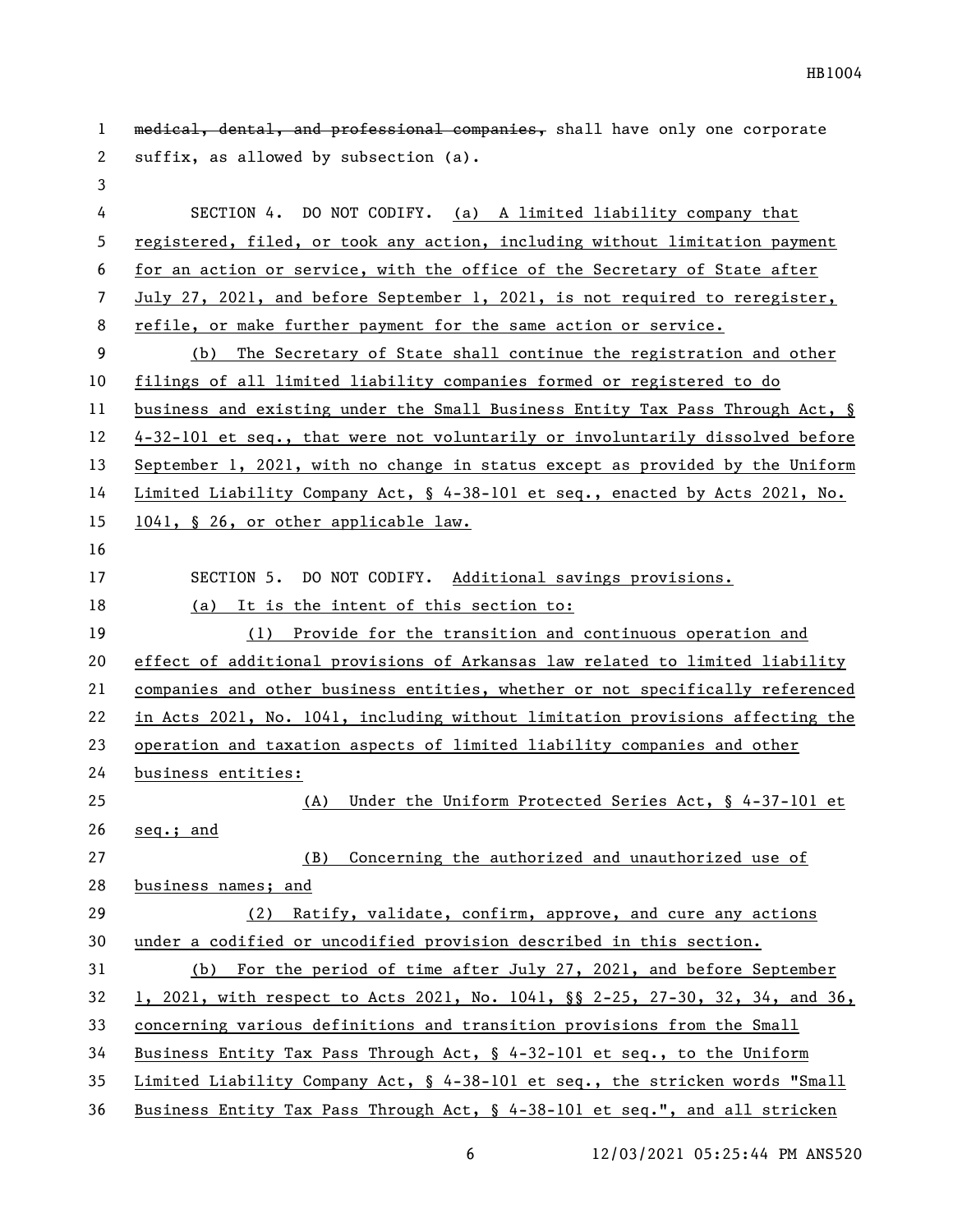| $\mathbf{1}$ | provisions of the Small Business Entity Tax Pass Through Act, § 4-38-101 et    |
|--------------|--------------------------------------------------------------------------------|
| 2            | seq., shall be treated as unstricken and operative and the underlined words    |
| 3            | "Uniform Limited Liability Company Act, § 4-38-101 et seq." and all            |
| 4            | underlined provisions of the Uniform Limited Liability Company Act, § 4-38-    |
| 5            | 101 et seq. shall be treated as stricken and inoperative.                      |
| 6            | (c) Any action or obligation of any public or private individual or            |
| 7            | entity that occurred under the following sections after July 27, 2021, and     |
| 8            | before September 1, 2021, that would have been valid and effective but for     |
| 9            | the repeal of the Small Business Entity Tax Pass Through Act, $\S$ 4-32-101 et |
| 10           | seq., by Acts 2021, No. 1041, § 1, is ratified, validated, confirmed,          |
| 11           | approved, and cured notwithstanding the repeal of the Small Business Entity    |
| 12           | Tax Pass Through Act, $\S$ 4-32-101 et seq., by Acts 2021, No. 1041, $\S$ 1:   |
| 13           | (1) Section $4-37-102(8)$ , amended by Acts 2021, No. 1041, § 2;               |
| 14           | Section $4-37-102(12)$ , amended by Acts 2021, No. 1041, § 3;<br>(2)           |
| 15           | Section $4-37-102(13)$ , amended by Acts 2021, No. 1041, § 4;<br>(3)           |
| 16           | (4)<br>Section $4-37-102(14)$ , amended by Acts 2021, No. 1041, § 5;           |
| 17           | Section $4-37-102(20)$ , amended by Acts 2021, No. 1041, § 6;<br>(5)           |
| 18           | (6)<br>Section 4-37-106, amended by Acts 2021, No. 1041, § 7;                  |
| 19           | Section $4-37-107(a)(4)$ , amended by Acts 2021, No. 1041, § 8;<br>(7)         |
| 20           | (8)<br>Section $4-37-108$ , amended by Acts 2021, No. 1041, § 9;               |
| 21           | Section $4-37-201(c)$ , amended by Acts 2021, No. 1041, § 10;<br>(9)           |
| 22           | Section $4-37-201(d)$ , amended by Acts 2021, No. 1041, § 11;<br>(10)          |
| 23           | Section 4-37-202, amended by Acts 2021, No. 1041, § 12;<br>(11)                |
| 24           | (12)<br>Section $4-37-204(a)(3)$ , amended by Acts 2021, No. 1041, §           |
| 25           | 13;                                                                            |
| 26           | Section $4-37-304(f)$ , amended by Acts 2021, No. 1041, § 14;<br>(13)          |
| 27           | Section $4-37-304(g)$ , amended by Acts 2021, No. 1041, § 15;<br>(14)          |
| 28           | Section 4-37-305, amended by Acts 2021, No. 1041, § 16;<br>(15)                |
| 29           | Section 4-37-403, amended by Acts 2021, No. 1041, § 17;<br>(16)                |
| 30           | Section 4-37-502, amended by Acts 2021, No. 1041, § 18;<br>(17)                |
| 31           | Section 4-37-503, amended by Acts 2021, No. 1041, § 19;<br>(18)                |
| 32           | Section 4-37-604, amended by Acts 2021, No. 1041, § 20;<br>(19)                |
| 33           | Section $4-37-605(1)$ , amended by Acts 2021, No. 1041, § 21;<br>(20)          |
| 34           | Section 4-37-606(1), amended by Acts 2021, No. 1041, § 22;<br>(21)             |
| 35           | Section 4-37-607, amended by Acts 2021, No. 1041, § 23;<br>(22)                |
| 36           | Section $4-37-703(c)$ , amended by Acts 2021, No. 1041, § 24;<br>(23)          |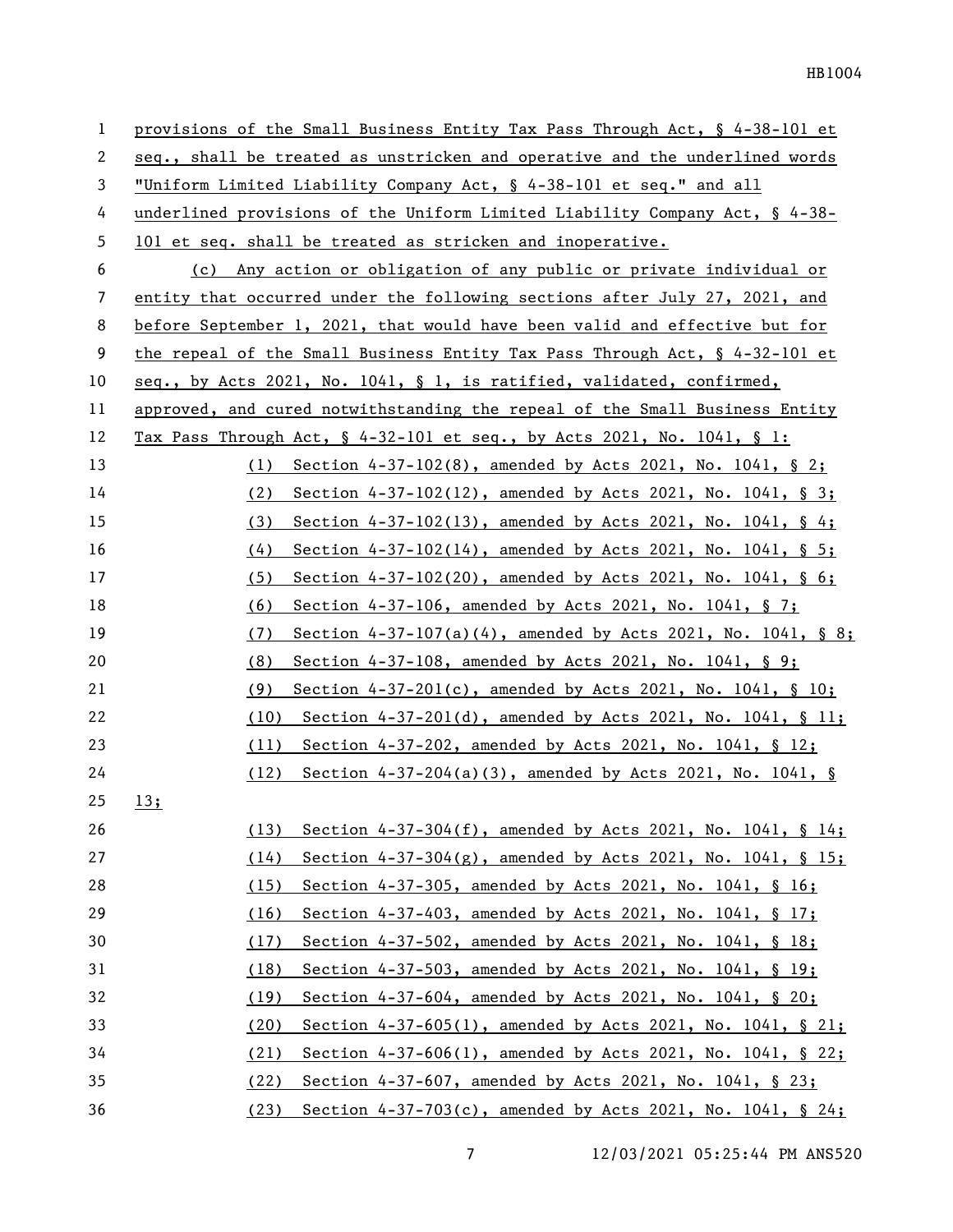| 1            | (24)<br>Section 4-37-703(d), amended by Acts 2021, No. 1041, § 25;                                 |
|--------------|----------------------------------------------------------------------------------------------------|
| $\mathbf{2}$ | (25)<br>Section 4-42-707(b), amended by Acts 2021, No. 1041, § 27;                                 |
| 3            | (26)<br>Section 4-47-905(a), amended by Acts 2021, No. 1041, § 28;                                 |
| 4            | (27)<br>Section 4-70-201(c), amended by Acts 2021, No. 1041, § 29;                                 |
| 5            | (28)<br>Section 15-4-1215(b), amended by Acts 2021, No. 1041, § 30;                                |
| 6            | Section 26-18-303(b)(14)(B), amended by Acts 2021, No.<br>(29)                                     |
| 7            | $1041, \S 32;$                                                                                     |
| 8            | Section $26-54-104(8)$ , amended by Acts 2021, No. 1041, § 34;<br>(30)                             |
| 9            | and                                                                                                |
| 10           | Section $26-54-105(h)(2)$ , amended by Acts 2021, No. 1041, §<br>(31)                              |
| 11           | 36.                                                                                                |
| 12           | (d) Before September 1, 2021, to the extent any codified or uncodified                             |
| 13           | provision of Arkansas law is derived from or depends upon any provision of                         |
| 14           | the Small Business Entity Tax Pass Through Act, § 4-32-101 et seq., for its                        |
| 15           | meaning or operation:                                                                              |
| 16           | (1) The provisions of the Small Business Entity Tax Pass Through                                   |
| 17           | Act, § 4-32-101 et seq., shall be treated as remaining in full force and                           |
| 18           | effect solely for the limited purpose of supplying the requisite meaning or                        |
| 19           | operation to the codified or uncodified provision; and                                             |
| 20           | (2) Any action or obligation of any public or private individual                                   |
| 21           | or entity that occurred after July 27, 2021, and before September 1, 2021,                         |
| 22           | under a codified or uncodified provision of Arkansas law that would have been                      |
| 23           | valid and effective but for the repeal of the Small Business Entity Tax Pass                       |
| 24           | Through Act, $\frac{6}{5}$ 4-32-101 et seq., by Acts 2021, No. 1041, $\frac{6}{5}$ 1, is ratified, |
| 25           | validated, confirmed, approved, and cured notwithstanding the repeal of the                        |
| 26           | Small Business Entity Tax Pass Through Act, § 4-32-101 et seq., by Acts 2021,                      |
| 27           | No. $1041, \S 1.$                                                                                  |
| 28           |                                                                                                    |
| 29           | SECTION 6.<br>EMERGENCY CLAUSE. It is found and determined by the                                  |
| 30           | General Assembly of the State of Arkansas that the transition,                                     |
| 31           | implementation, and deadlines required under Acts 2021, No. 1041, require                          |
| 32           | further legislative clarification to preserve the public peace, health, and                        |
| 33           | safety; that without legislative clarification the impact of the repeal of                         |
| 34           | the Small Business Entity Tax Pass Through Act, § 4-32-101 et seq., by Acts                        |
| 35           | 2021, No. 1041, § 1, could negatively impact the public peace, health, and                         |
| 36           | safety by affecting the actions, operations, and legal rights and duties of                        |